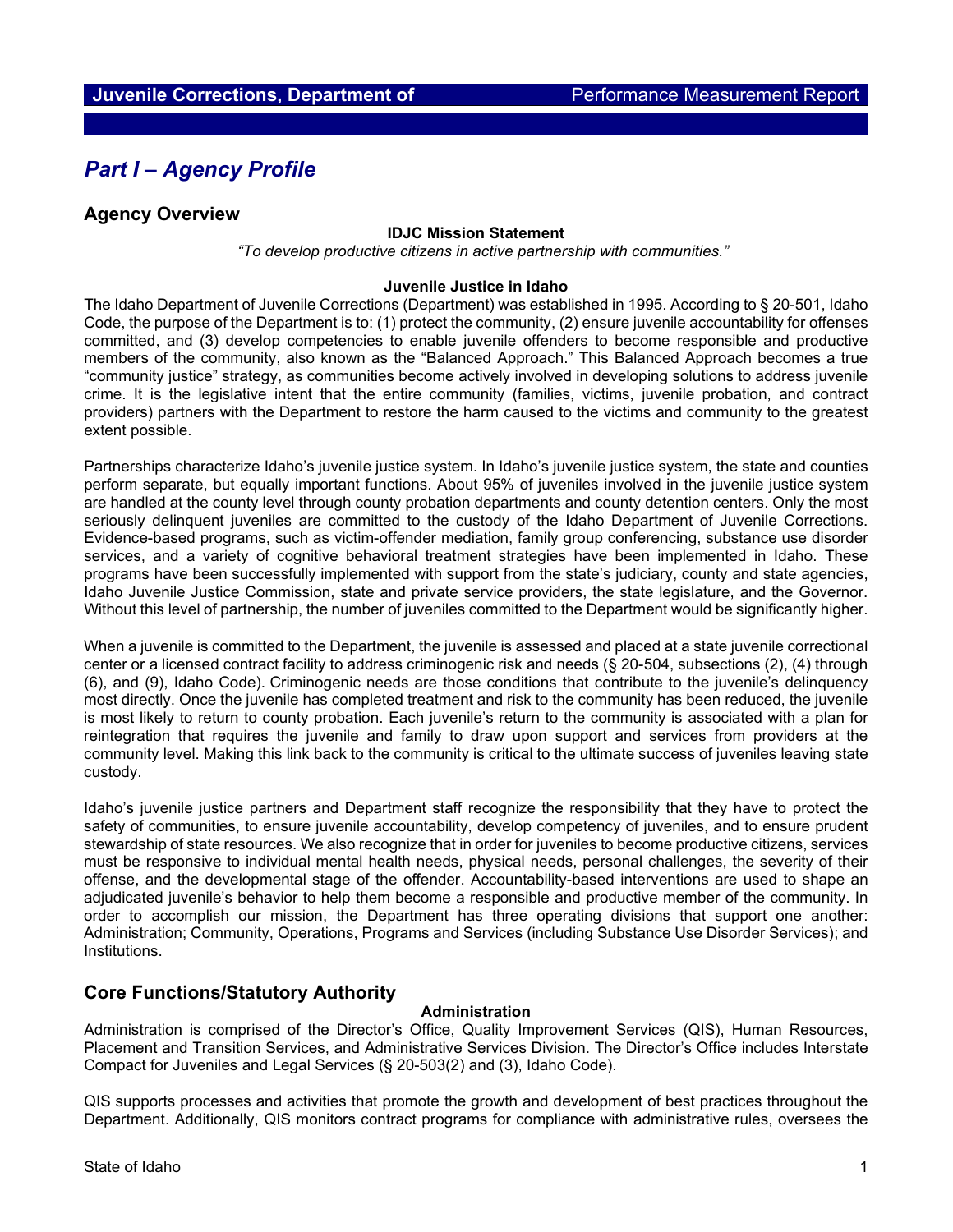implementation of Performance-based Standards (PbS) within the three juvenile correctional centers, and is responsible for assuring compliance with the Prison Rape Elimination Act of 2003 (PREA).

Human Resources is responsible for providing assistance and support to all Department employees in the areas of recruitment and selection, compensation, classification, benefits, performance management, employee relations, training, wellness, and staff development. Human Resources is also responsible for ensuring compliance with the state of Idaho personnel system statutes and rules.

Placement and Transition Services works collaboratively with various divisions of the IDJC and with community partners to ensure appropriate placement and services are provided juveniles in IDJC custody to assist in preparing them for a successful return to their communities.

The Administrative Services Division supports the juvenile correctional centers, district offices, and the Department, as a whole by providing day-to-day business and administrative services that includes fiscal services, information technology management, purchasing, inventory, facility management, and fleet management.

#### **Community, Operations, and Programs Services**

Community, Operations, and Programs Services (COPS) has four units: (1) Peace Officer Standards and Training (POST) Juvenile Academies, (2) Planning and Compliance, (3) District Liaisons, and (4) Behavioral Health Unit. The Behavioral Health Unit encompasses Substance Use Disorder Services (SUDS), Community Based Alternative Services (CBAS), and the Detention Clinician Program. The COPS division works closely with the Department's community partners to facilitate effective evidence-based community programs and services. Major goals for this division are to facilitate communication, cooperation, and collaboration between the Department, communities, the courts, and other agencies in the interest of preventing and reducing juvenile crime (§ 20-504, subsections (3), (7), (11), and (15), Idaho Code).

It is the mission of POST Juvenile Academies to provide quality education to juvenile justice professionals in the state who are committed to serving and protecting the people of Idaho, while ensuring the safety and security of the juveniles they serve. In order to be a certified juvenile probation officer, juvenile detention officer, or juvenile corrections officer in the state of Idaho, students must attend the basic POST academy for their discipline. To receive a POST certification, students are required to adhere to the POST Code of Ethics and Standards of Conduct, which holds the officer to the highest standards in their personal and professional life.

The Planning and Compliance unit provides support to the Idaho Juvenile Justice Commission (state advisory group) which is responsible for performing the duties required by the Juvenile Justice and Delinquency Prevention (JJDP) Act. This unit also monitors the state's adherence to the JJDP Act, which includes review of all facilities in the state that have authority to detain juveniles in order to assure safe and appropriate holding of youth. In addition, the Planning and Compliance unit inspect Idaho's juvenile detention centers and reviews Idaho's juvenile probation departments to assess their compliance with state administrative rules and standards.

District Liaisons work with Idaho's 44 counties to connect the Department with community stakeholders including elected officials, judges, prosecutors, public defenders, law enforcement, education, contract providers, juvenile probation/detention administrators, and advocacy groups. Communication and collaboration among the Department, legislators, and local entities is essential to the success of juvenile justice programs. District Liaisons assist in developing alternative interventions, prevention, and diversion programs to keep youth from being committed to state custody and to speed up the transition back to the community after treatment. Liaisons also work with counties on use and reporting of Juvenile Corrections Act funds, Tobacco Tax funds, and Lottery monies.

The Behavioral Health Unit, encompassing SUDS, is responsible for the delivery and oversight of funding to local districts to provide substance use services for justice-involved juveniles in Idaho. This unit collaborates with Idaho counties, the judiciary, and other agencies to build a responsive service delivery system for adolescents with behavioral health treatment needs.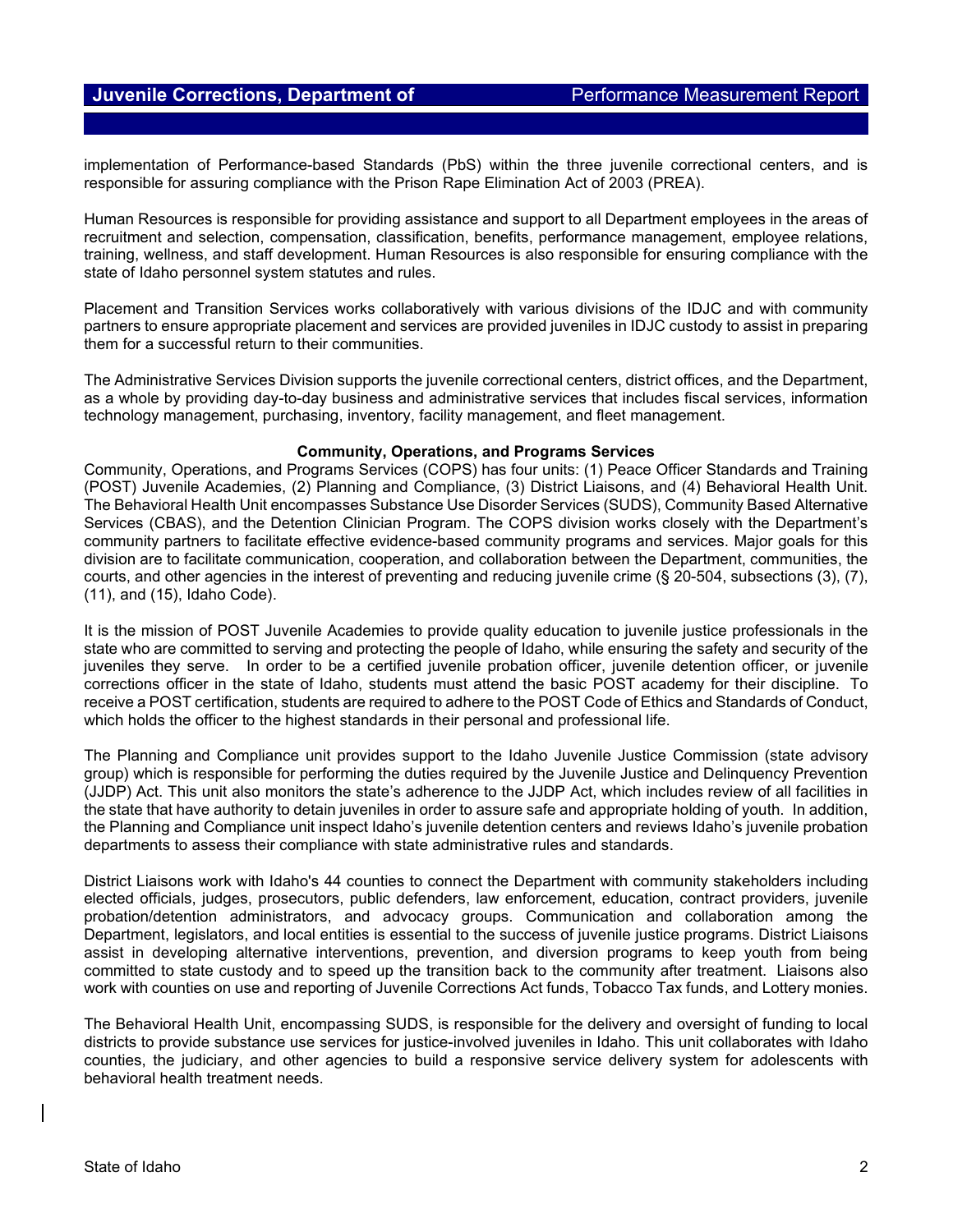#### **Institutions**

The Department has regionalized state services for juveniles committed to its custody, making it possible for most juveniles to remain closer to their homes and to include parents and other key community members in their treatment. State juvenile correctional centers are located in Lewiston, Nampa, and St. Anthony and provide services to meet the needs defined in assessments and treatment plans for youth 10 to 21 years of age (§ 20-504, subsections (4) through (6), (8) and § 20-504A, Idaho Code). Specialized programs are used for juveniles with sex offending behavior, serious substance use disorders, mental health disorders, and female offenders. All programs focus on strengths and target reducing criminal behavior and thinking, in addition to decreasing the juvenile's risk to reoffend. The programs are evaluated by nationally accepted and recognized standards for the treatment of juvenile offenders.

Each center provides a fully accredited school program in which education staff plays a key role. POST certified teachers provide educational instruction and are trained as direct care staff to meet the wide spectrum of both behavioral and educational challenges prevalent among juvenile offenders. Despite these challenges, juveniles reenter communities with better educational skills and more positive outcomes. Juveniles' successes are celebrated with the award of GED certificates and high school diplomas through graduation ceremonies as well as advanced learning opportunities.

Other IDJC services include professional medical care and counseling. Clinical services staff are responsible for providing assessment, placement services, and case management services for juveniles committed to the custody of the Department.

| $R_{\rm F}$ and $L_{\rm F}$ and $L_{\rm F}$ and $R_{\rm F}$ |                |                            |                |                |  |  |  |  |
|-------------------------------------------------------------|----------------|----------------------------|----------------|----------------|--|--|--|--|
| <b>Revenue</b>                                              | <b>FY 2018</b> | <b>FY 2019</b>             | <b>FY 2020</b> | <b>FY 2021</b> |  |  |  |  |
| <b>General Fund</b>                                         | \$41.715.600   | \$41,771,200               | \$42,824,500   | \$42,296,400   |  |  |  |  |
| Juvenile Corrections Fund                                   | \$4,485,000    | \$4,485,000                | \$4,485,000    | \$4,485,000    |  |  |  |  |
| <b>Federal Grant</b>                                        | \$3,018,700    | \$3,020,700                | \$2,863,100    | \$2,865,100    |  |  |  |  |
| Miscellaneous Revenue                                       | \$1,329,900    | \$1,329,400<br>\$1,331,900 |                | \$1,310,700    |  |  |  |  |
| J C Endowment Fund                                          | \$1.480.200    | \$1.497.900                | 1.768.000      | \$1,663,500    |  |  |  |  |
| <b>Millennium Fund</b>                                      | \$747,000      | \$0                        | \$0            | \$0            |  |  |  |  |
| Total                                                       | \$52,776,400   | \$52,104,200               | \$53,272,500   | \$52,620,700   |  |  |  |  |
| <b>Expenditures</b>                                         | <b>FY 2018</b> | <b>FY 2019</b>             | <b>FY 2020</b> | <b>FY 2021</b> |  |  |  |  |
| <b>Personnel Costs</b>                                      | \$27,095,400   | \$26,673,322               | \$27,445,306   | \$27,210,454   |  |  |  |  |
| <b>Operating Expenditures</b>                               | \$5.035.545    | \$5.740.805                | \$5,549,605    | \$4,896,305    |  |  |  |  |
| Capital Outlay                                              | \$582,216      | \$605,953                  | \$949,441      | \$738,389      |  |  |  |  |
| <b>Trustee/Benefit Payments</b>                             | \$15,942,589   | \$15,918,887               | \$14,043,768   | \$12,003,469   |  |  |  |  |
| Total                                                       | \$48,655,390   | \$48,938,967               | \$47,988,120   | \$44,848,617   |  |  |  |  |

# **Revenue and Expenditures**

# **Profile of Cases Managed and/or Key Services Provided**

| <b>Cases Managed and/or Key</b><br><b>Services Provided</b>                                                      | <b>FY 2018</b> | <b>FY 2019</b> | FY 2020 | <b>FY 2021</b> |
|------------------------------------------------------------------------------------------------------------------|----------------|----------------|---------|----------------|
| 1. Length of custody (months)                                                                                    | 18.7           | 19.8           | 18.7    | 16.4           |
| 2. Average daily count                                                                                           | 281            | 264            | 211     | 172            |
| 3. Recommit rate (return to IDJC)                                                                                | 14%            | 16%            | 7%      | 10.9%          |
| 4. Work with counties on Rule 19<br>pre-screenings to maintain a<br>diversion rate of 60%                        | 67%            | 62%            | 57%     | 55%            |
| 5. Number of community service<br>hours and number of service<br>learning hours performed by<br><i>iuveniles</i> | 70.271         | 69,777         | 55,340  | 43,605         |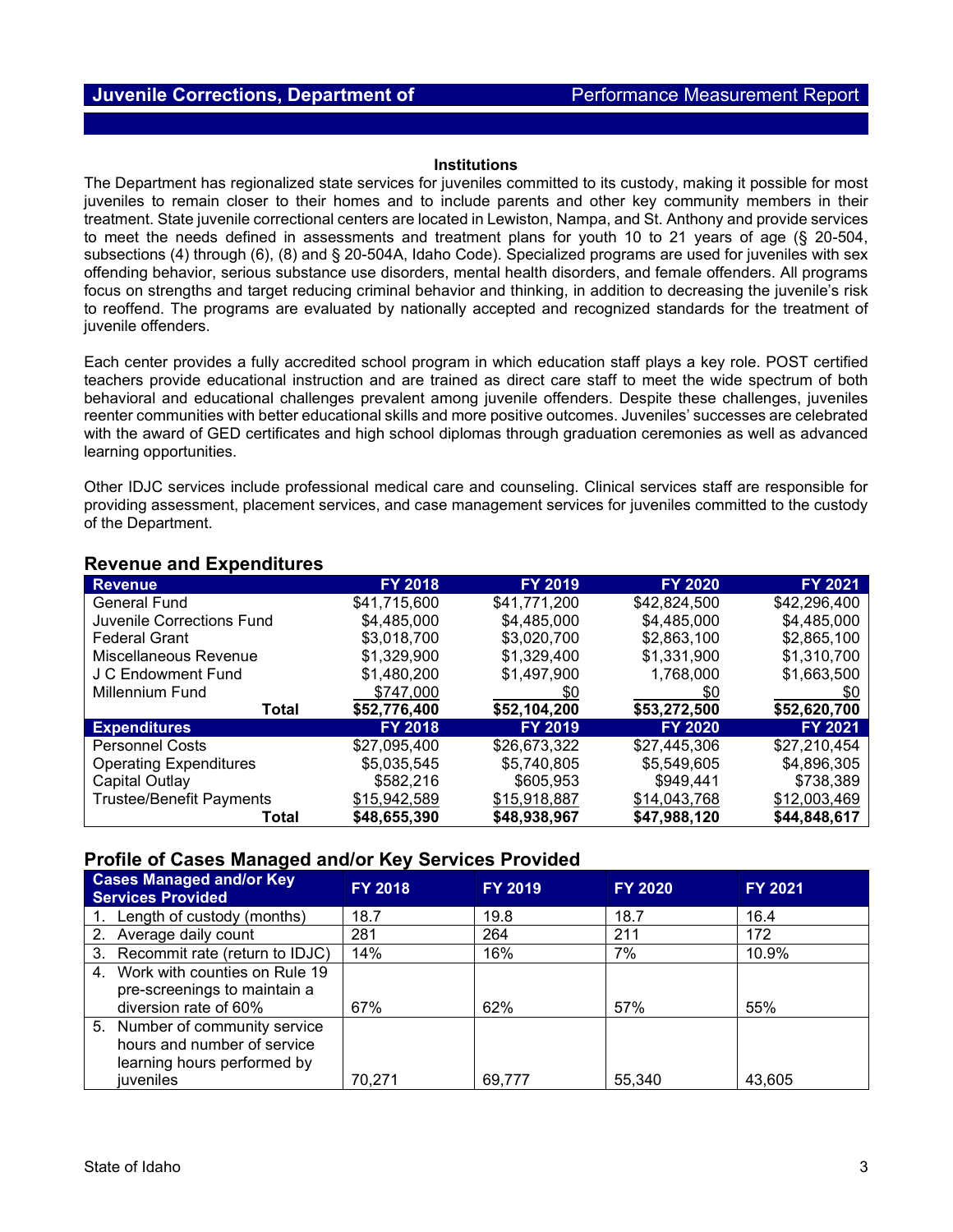# **Juvenile Corrections, Department of Theorem 2016** Performance Measurement Report

| <b>Cases Managed and/or Key</b><br><b>Services Provided</b> | <b>FY 2018</b> | <b>FY 2019</b> | <b>FY 2020</b> | FY 2021      |  |
|-------------------------------------------------------------|----------------|----------------|----------------|--------------|--|
| Demographics of juveniles<br>6.                             |                |                |                |              |  |
| committed to the IDJC:                                      |                |                |                |              |  |
| <b>Mental Health Diagnosis</b>                              | 51%            | 45%            | 52%            | 50%          |  |
| a)                                                          | a)             | a)             | a)             | a)           |  |
| Substance Abuse                                             | 61%            | 61%            | 61%            | 61%          |  |
| b)                                                          | b)             | b)             | b)             | b)           |  |
| <b>Co-occurring Disorders</b>                               | 30%            | 29%            | 35%            | 33%          |  |
| C)                                                          | C)             | C)             | c)             | C)           |  |
| Sex Offending Behavior                                      | 19%            | 32%            | 29%            | 21%          |  |
| d)                                                          | d)             | d)             | d)             | d)           |  |
| <b>Special Education Services</b>                           | 47%            | 40%            | 37%            | 41%          |  |
| e)                                                          | e)             | e)             | e)             | e)           |  |
| Receiving Wage Post-Release                                 | 75%            | 63%            | 72%            | 64%          |  |
| f)                                                          | f)             | f)             | f)             | f)           |  |
| $7_{\cdot}$<br>Number of juveniles served                   |                |                |                |              |  |
| locally with IDJC state funds:                              |                |                |                |              |  |
| <b>SUDS</b>                                                 | 791            | 731            | 969            | 937          |  |
| a)                                                          | a)             | a)             | a)             | a)           |  |
| <b>CBAS</b>                                                 | 522            | b)             | b)             | 445          |  |
| b)                                                          | b)             | 547            | 574            | b)           |  |
| Detention Clinician Program                                 | 1,163          | 956            | 1,311          | 1,383        |  |
| C)                                                          | C)             | C)             | C)             | C)           |  |
| 8.<br>State funds passed through to                         |                |                |                |              |  |
| communities:                                                |                |                |                |              |  |
| Tobacco Tax and JCA funds                                   | \$7,479,559    | \$7,519,275    | \$7,526,733    | \$7,438,830  |  |
| a)                                                          | a)             | a)             | a)             | a)           |  |
| Substance Use Disorder Svcs.                                | \$2,381,009    | b)             | \$2,390,252    | b)           |  |
| b)                                                          | b)             | \$2,316,814    | b)             | \$2,047,055  |  |
| <b>Community Based Alternative</b>                          | \$701,049      | \$812,568      | \$845,126      | \$668,209    |  |
| C)                                                          | C)             | c)             | C)             | c)           |  |
| Svcs.                                                       |                |                |                |              |  |
| Detention Clinician Program                                 | \$628,972      | \$657,110      | \$739,188      | \$623,519    |  |
| d)                                                          | d)             | d)             | d)             | d)           |  |
| <b>STATE TOTALS:</b>                                        | \$11,190,589   | \$11,305,767   | \$11,501,299   | \$10,777,613 |  |
| 9. Federal Title II Compliance                              |                |                |                |              |  |
| Funds Utilized:                                             | \$154,680      |                | \$152,612      | \$156,054    |  |

# *Part II – Performance Measures*

| <b>Performance Measure</b>          |                                                                                                                                                |               | FY 2018             | <b>FY 2019</b>  | <b>FY 2020</b>   | FY 2021          | <b>FY 2022</b>      |  |
|-------------------------------------|------------------------------------------------------------------------------------------------------------------------------------------------|---------------|---------------------|-----------------|------------------|------------------|---------------------|--|
|                                     | Goal 1<br>Ensure juvenile accountability through effective use of evidence-based practices.                                                    |               |                     |                 |                  |                  |                     |  |
| 1.                                  | Meet or exceed national averages on at<br>least 75% of critical performance<br>measures using Performance-based<br>Standards (PbS) methodology | actual 77%    |                     | 81%             | 75%              | 82%              |                     |  |
|                                     |                                                                                                                                                | target        | 75%                 | 75%             | 75%              | 75%              | 75%                 |  |
| 2.                                  | Families satisfied with Department<br>services will meet or exceed 80%                                                                         | actual $ 82%$ |                     | 79%             | 87%              | 87%              |                     |  |
|                                     |                                                                                                                                                | target        | 80%                 | 80%             | 80%              | 80%              | 80%                 |  |
|                                     | Goal 2<br>Ensure community protection through competency development of juveniles returning to the community.                                  |               |                     |                 |                  |                  |                     |  |
| 3.<br>scores                        | At least 90% of juvenile offenders will<br>increase (a) math and (b) reading                                                                   | actual        | a.90%<br>b.86%      | a. 81%<br>b.82% | a. 87%<br>b. 83% | a. 86%<br>b.80%  |                     |  |
|                                     |                                                                                                                                                | target        | a. 90%<br>90%<br>b. | a.90%<br>b. 90% | a.90%<br>b. 90%  | a. 90%<br>b. 90% | a. 85%<br>85%<br>b. |  |
| 4.                                  | At least 70% of juveniles released from<br>IDJC custody will be successful when<br>returned to the community                                   | actual $ 71%$ |                     | 77%             | 78%              | 76%              |                     |  |
|                                     |                                                                                                                                                | target        | 70%                 | 70%             | 70%              | 70%              | 70%                 |  |
| 5.<br>prior to release from custody | At least 96% of juveniles reduce their<br>approved PA/R levels to a level 2 or 1                                                               | actual 194%   |                     | 97%             | 94%              | 94%              |                     |  |
|                                     |                                                                                                                                                | target        | 70%                 | 70%             | 92%              | 96%              | 96%                 |  |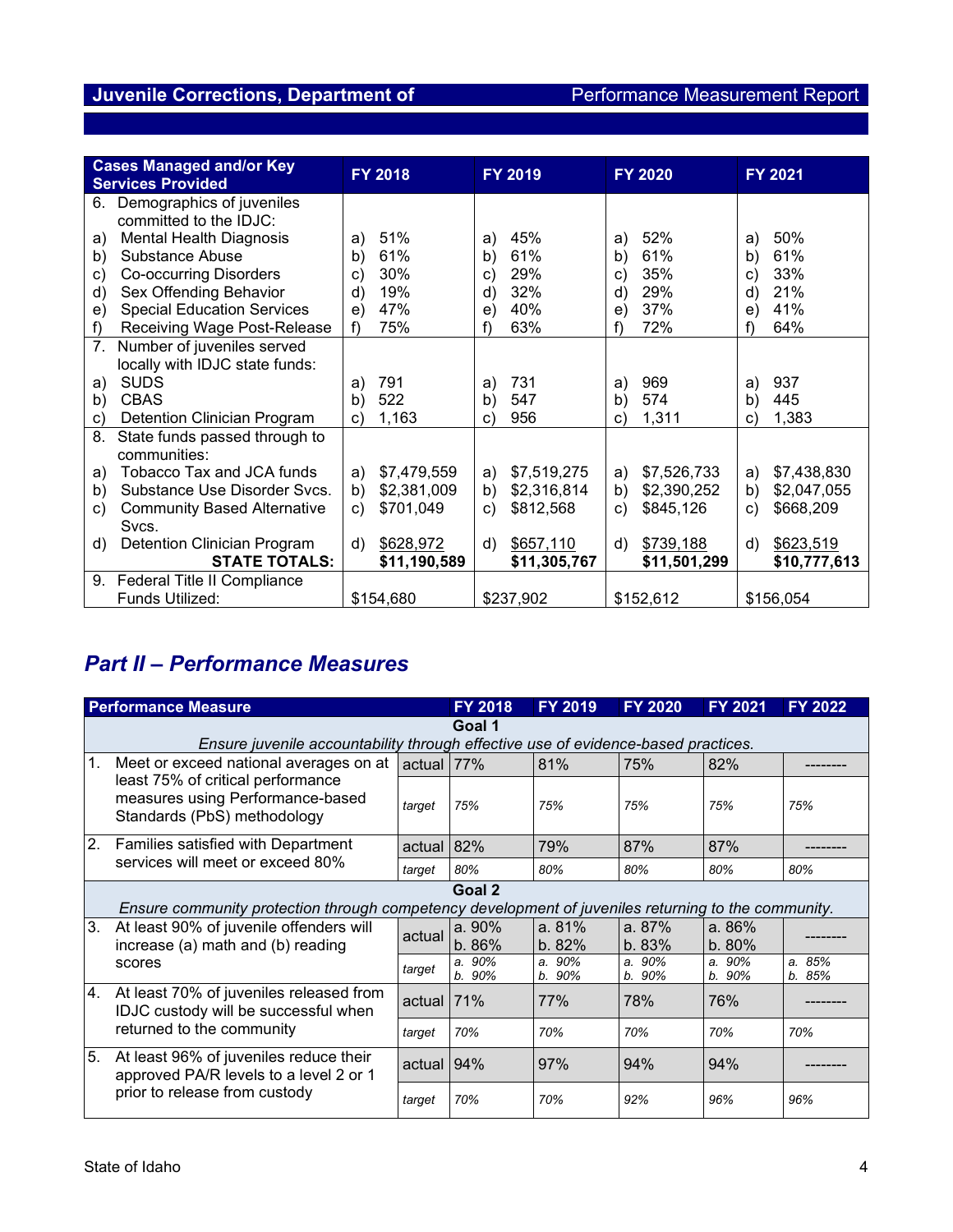| <b>Performance Measure</b>                        |                                                                                                                                                                                                                      |            | <b>FY 2018</b>       | <b>FY 2019</b>       | <b>FY 2020</b>       | FY 2021              | <b>FY 2022</b> |  |
|---------------------------------------------------|----------------------------------------------------------------------------------------------------------------------------------------------------------------------------------------------------------------------|------------|----------------------|----------------------|----------------------|----------------------|----------------|--|
| 6.                                                | 90% or more of eligible juveniles will<br>earn at least one CTE certificate                                                                                                                                          | actual 96% |                      | 90%                  | 86%                  | 89%                  |                |  |
|                                                   |                                                                                                                                                                                                                      | target     | 90%                  | 90%                  | 90%                  | 90%                  | 95%            |  |
|                                                   | Goal 3                                                                                                                                                                                                               |            |                      |                      |                      |                      |                |  |
|                                                   | Ensure a well-structured system that addresses the needs of juvenile offenders, their families, and safety of communities.                                                                                           |            |                      |                      |                      |                      |                |  |
| 7.                                                | 90% or more of youth accessing<br>treatment through IDJC SUDS funds<br>are successfully maintained in the<br>community                                                                                               | actual 99% |                      | 99%                  | 98%                  | 99%                  |                |  |
|                                                   |                                                                                                                                                                                                                      | target     | 90%                  | 90%                  | 90%                  | 95%                  | 97%            |  |
| 8.                                                | 92% or more of youth accessing<br>treatment through IDJC Community<br>Based Alternative Services funds are<br>successfully maintained in the<br>community and, therefore, not<br>committed to IDJC within 12 months. | actual N/A |                      | N/A                  | N/A                  | 95%                  |                |  |
|                                                   |                                                                                                                                                                                                                      | target     | N/A                  | N/A                  | N/A                  | 92%                  | 92%            |  |
| Goal 4                                            |                                                                                                                                                                                                                      |            |                      |                      |                      |                      |                |  |
| Strengthen and support all resources within IDJC. |                                                                                                                                                                                                                      |            |                      |                      |                      |                      |                |  |
| 9.                                                | (a) Maintain Department staff turnover<br>at or below the average for (b) state                                                                                                                                      | actual     | a. 14.0%<br>b. 15.1% | a. 14.0%<br>b. 14.9% | a. 14.0%<br>b. 15.2% | a. 16.7%<br>b. 18.7% |                |  |
|                                                   | agencies                                                                                                                                                                                                             | target     | 15.1%                | 14.9%                | 15.2%                | 18.7%                | <b>TBD</b>     |  |

# **Performance Measure Explanatory Notes**

The Department of Juvenile Corrections continually refines the measures that it reports as meaningful indicators of the agency's ability to meet its mandates. While the most basic mandates have not changed, in some cases, operations have changed in order to make the overall state juvenile justice system operate as effectively and efficiently as possible, as designed in the Juvenile Corrections Act. Some of the changes in performance measures have been made to better reflect the outcomes of collaborative efforts with counties, with the courts, and with other state agencies, as supported by the legislature.

## **Part I – Profile of Cases Managed and/or Key Services Provided (Definitions)**

- **1. Length of Custody (months) –** Average length of custody of juveniles released from Department custody in the stated fiscal year.
- **2. Average Daily Count –** The average number of juveniles in Department custody on any given day within the stated fiscal year.
- **3. Recommit Rate (return to Department custody) –** Percentage of juveniles, in the stated fiscal year, who returned to Department custody after having been previously released.
- **4. Percentage of Diversions Resulting from Pre-commitment Screenings –** This measures the percentage of juveniles who meet criteria to be committed to Department custody, but, with the use of community resources, are diverted from state commitment and remain in their communities at 60 days post-screening.
- **5. Number of Community Service Hours and Service Learning Hours Performed by Juveniles –** Juveniles perform relevant community service, both internal and external, including work for Fish and Game, U.S. Forest Service, and Adopt-A-Senior Program. Community service and service learning provide juveniles with opportunities to use the tools they learn in program.
- **6. Demographics of Juveniles Committed to IDJC –** The numbers reported (a-f??) are a one-day count of juvenile demographics on that particular day. The figure stated for (c)—co-occurring disorders—refers to juveniles presenting with both a mental health diagnosis and a substance abuse disorder. The figure stated for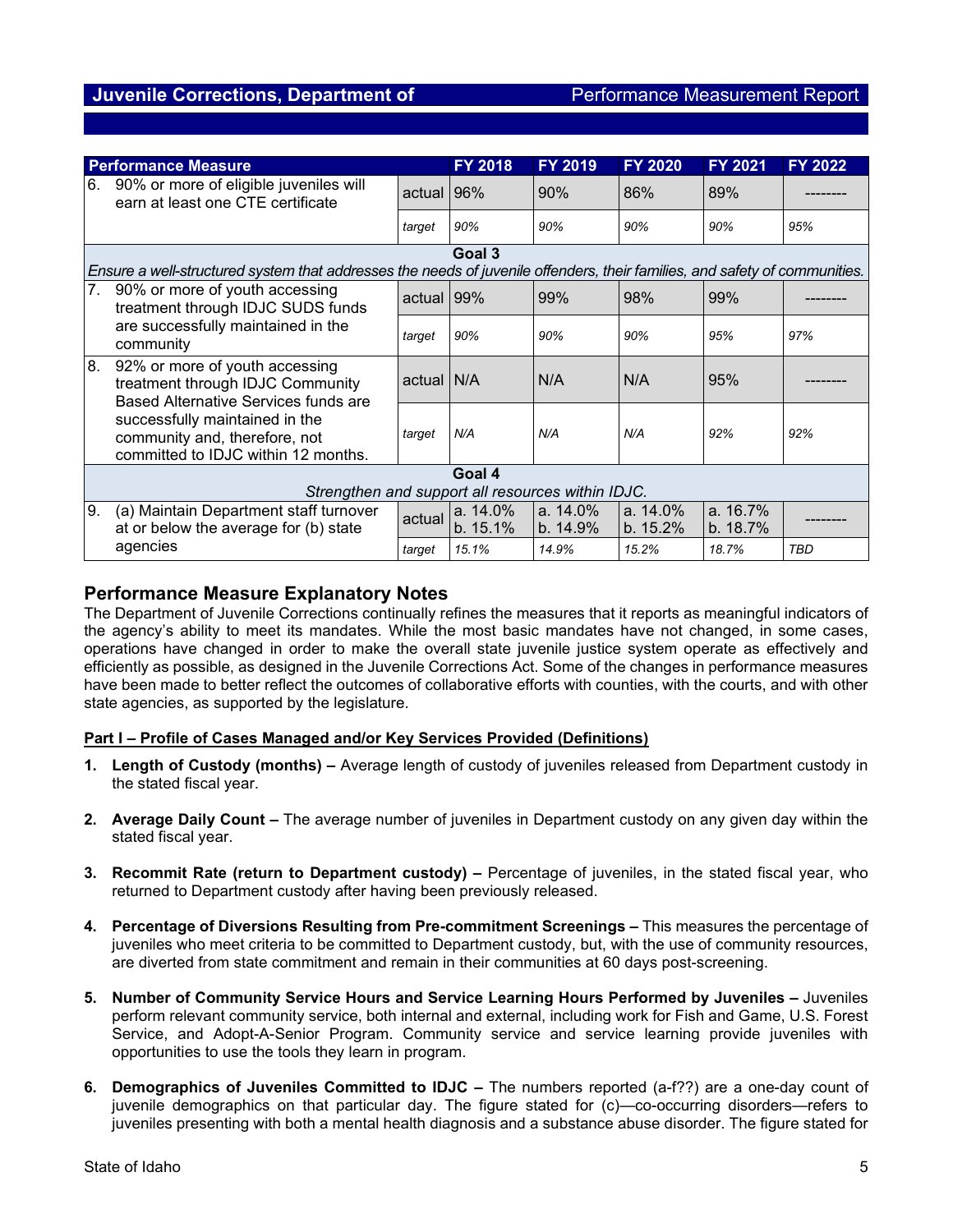(e) includes all juveniles who participated in special education during the previous school year (April 1-March 31). The figure stated for (f) is the number of juveniles who received a taxable wage during the 12 months prior to the performance measurement report, as reported by the Idaho Department of Labor.

### **7. Number of Juveniles Served Locally with IDJC State and Federal Funds**

- **a. Juvenile Justice Substance Use Disorder Services (SUDS) –** The SUDS Program is responsible for the delivery and oversight of funding for justice-involved juveniles who have substance use disorder treatment needs. The Program collaborates with Idaho counties and tribes, the Judiciary, and other stakeholders to build a responsive service delivery system of treatment for youth that are not committed to the IDJC. By allowing funds to be authorized for treatment locally through district boards and tribal committees, this model is intended to provide timely screening, professional-level assessment, treatment, and recovery support services in the community. The number reported is for the associated fiscal year and is based on total clients served.
- **b. Juvenile Justice Community Based Alternative Services (CBAS)**  The CBAS Program is responsible for the delivery and oversight of funding for justice-involved juveniles who have mental health and behavioral addiction treatment needs. This program incorporated programs previously known as the Mental Health, Community Incentive, and Re-entry Programs. The Program collaborates with Idaho counties and tribes, and other stakeholders to build a responsive option for youth that are not committed or could be commitment/re-committed to the IDJC. This model is intended to provide funding to support youth by allowing funds for gap services to be authorized directly through IDJC. The number reported is for the associated fiscal year and is based on total clients served.
- **c. Number of Juveniles Served by the Detention Clinician Program –** The Detention Clinician Program provides screenings and assessments to youth admitted to juvenile detention centers and supports 12 juvenile detention centers in Idaho. Detention clinicians provide consultation with detention staff, parents, and probation staff regarding mental health and/or substance use services for juvenile offenders with identified needs. Detention clinicians are available to youth for crisis intervention or in a counseling role and are instrumental in assisting youth in managing their behavior while in juvenile detention and upon release from detention. The number reported is for the associated fiscal year and is based on total clients served.
- **8. IDJC Funds Passed Through to Communities –** Funds passed through the Department to communities are divided into four subgroups to provide a more complete picture: (a) Tobacco Tax and Juvenile Corrections Act funds that are provided based upon county populations; (b) Substance Use Disorder Services (SUDS) Program funds; (c) Community Based Alternative Services (CBAS) Program funds; and (d) Detention Clinician Program funds. The number reported is for the associated fiscal year and is based on total dollars spent on treatment.
- **9. Federal Funds Awarded at the Community Level –** Federal funds pass through the Department to counties in a number of ways to support community-based juvenile and family services. These funds may be awarded in grants to eligible entities to support programs and resources, may be distributed through the Idaho Juvenile Justice Commission and/or District Councils for specific goals identified in their 3-year plans, or they may be used to support the delivery of specific services to support the four Core Protections of the Juvenile Justice and Delinquency Prevention Act (Deinstitutionalization of Status Offenders, Jail Removal, Sight & Sound Separation, and Racial & Ethnic Disparities).

## **Part II – Performance Measures (Definitions)**

**1. Meet or Exceed National Averages of Critical Performance Measures Using Performance-based Standards (PbS) Methodology –** PbS is a national system for agencies and facilities to identify, monitor, and improve conditions and treatment services provided to incarcerated juveniles using national standards and outcome measures. Idaho collects data twice a year from the three state juvenile correctional centers and enters this data into a database that allows the Department to compare outcome measures to those from other similar facilities across the nation. Outcome measures are categorized into performance measure categories including critical performance measures. This report combines both data collections for the stated fiscal year.